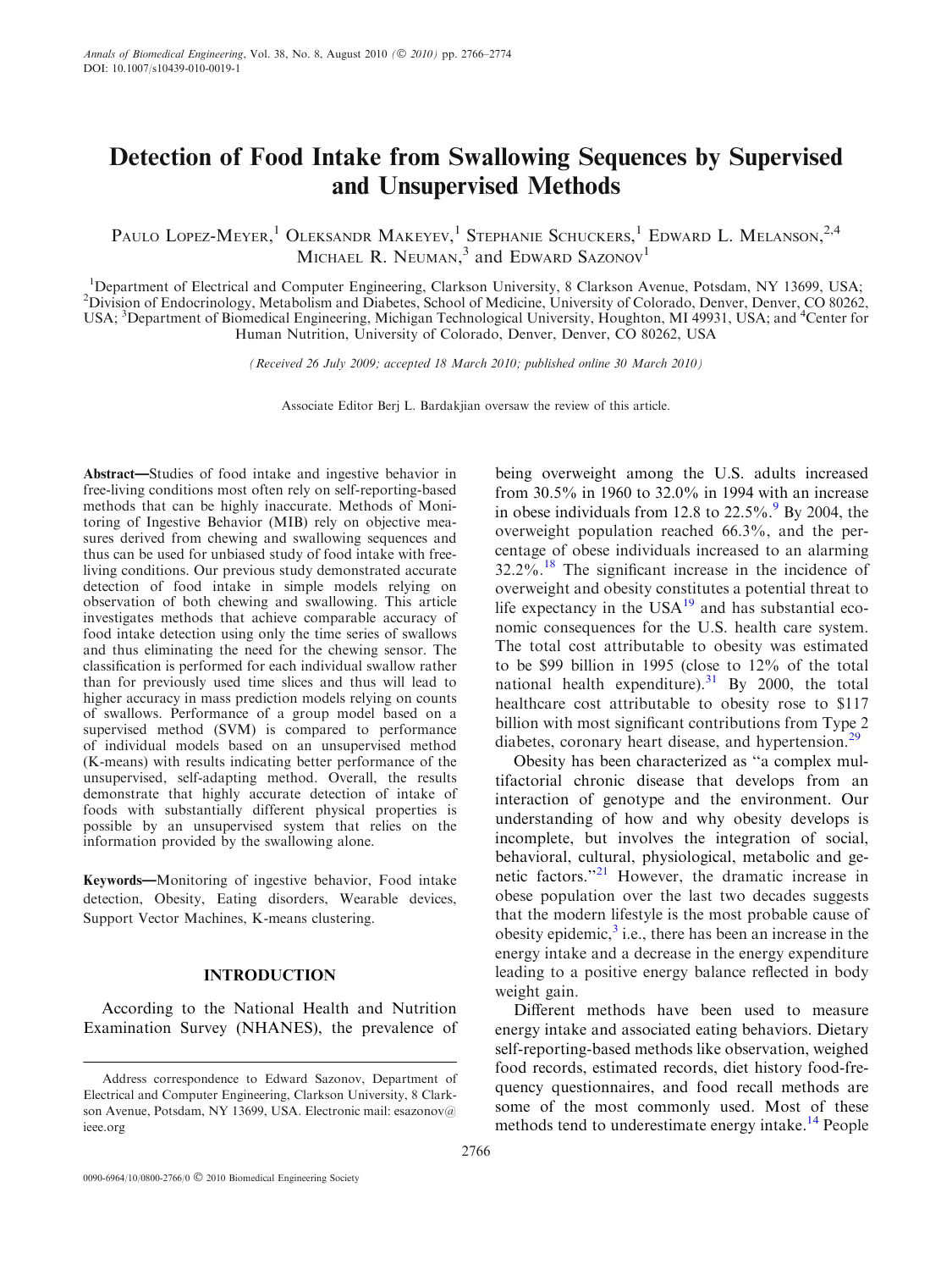tend to miscalculate and underreport their daily intake due to two main factors: change in eating behavior that occurs when subjects are asked to record their intake (observation effect), and the subject's tendency to misreport the changed eating behavior (reporting effect). $4,6,7,16,23,30$  $4,6,7,16,23,30$  Even when the usage of these selfreport methods may provide fairly good estimates of portions of energy intake, they lack information on the specific patterns of food intake throughout the day. For example, two studies indicated that the subject-reported total daily energy intake was significantly lower than measured intake due to snacking. One of them stated that, while meals were accurately reported, energy from snack foods eaten between meals was significantly underreported.<sup>[22](#page-7-0)</sup> A similar effect was observed in an earlier study where subjects tended to misreport or admitted not reporting snacks at all.<sup>[15](#page-7-0)</sup> It is necessary to improve the detection of snacking activities to reduce bias due to underreporting.

New research considers the use of objective methods of Monitoring of Ingestive Behavior (MIB) for dietary assessment where accurate measurement of periods of food intake can provide useful information and bring a more explicit insight in the study of eating behaviors associated not only with overweight and obesity, but also for other eating disorders. For example, MIB might be helpful in diagnostics of such behaviors as night-eating or evening snacking.<sup>[24](#page-7-0)</sup> A need for an accurate and objective MIB method has also been indicated for conditions where diet regimens and eating behaviors have to be very strict like in those of patients suffering from Chronic Kidney Disease (CKD) where food intake has to be scheduled according to dialysis times, $28$  or to monitor diet in Type 2 diabetic patients, where patients may express feelings of dietary deprivation.<sup>[32](#page-8-0)</sup>

To date, methods of MIB are relatively poorly developed. In a study that involved patients with  $CKD<sub>1</sub><sup>28</sup>$  $CKD<sub>1</sub><sup>28</sup>$  $CKD<sub>1</sub><sup>28</sup>$  a semi-automated MIB methodology was studied where subjects introduced data from food products using voice recordings and a PDA that scanned the bar code of products to be eaten. This methodology still relies heavily on self-report cooperation from the subjects. Another study proposed the use of sensors to detect chews, swallows, gestures, and movements, and the use of this information to identify dietary activities<sup>[2](#page-7-0)</sup>; however, precision of these methodologies was not sufficient for practical applications. More research is needed to develop and evaluate MIB methods and technology such that it is suitable for free-living conditions with minimal cooperation from individuals. Our earlier study<sup>[26](#page-7-0)</sup> reported a MIB method that achieved >95% accuracy in detection of food intake using information from chews and swallows counted within a fixed time window of 30 s. The

goal of the food intake detection methodology proposed here is to improve detection over previous models by (1) monitoring swallow sequences alone, and thus eliminating the chewing sensor to simplify the implementation of a system that could be applied in freeliving conditions; (2) classifying each swallow instance individually instead of labeling of all swallows within a time window and thus achieving more accurate models for mass prediction; (3) using supervised and unsupervised machine learning techniques to improve the model accuracy and reduce the inter-subject variability.

This article is organized as follows. "Data Collection'' section consists of a brief description of the data set. ''[Methodology'](#page-2-0)' section presents a description of the models for food intake detection: a group model based on a supervised learning technique (Support Vector Machines) and an individual model based on an unsupervised learning method (K-means clustering). Also described are feature extraction methods and techniques for assessing the accuracy of classification. "Results" section provides results obtained for all models implemented. Finally, '['Discussion'](#page-5-0)' section contains a discussion on the results, and '['Conclusions'](#page-6-0)' section the related conclusions.

# DATA COLLECTION

Data from 18 human subjects were used (11 males, 7 females). $27$  The average BMI across the sample population was  $28.01 \pm 6.35$  km/m<sup>2</sup>, age of the subjects varied from 18 to 57 years. Subjects participated in four visits performed at lunch time on different days. Each visit consisted of three different periods: an initial 20-min resting period, where the subjects remained silent for 10 min and spent 10 min reading aloud; a food intake period, where the subjects were asked to consume different food items in a specific order (pizza, yogurt, apple, peanut butter sandwich, and water); a final 20-min resting period, identical to the first one. The selection of used food types represented different physical properties such as crispiness, softness/hardness, and tackiness. This ensured applicability of the proposed methodology to various foods. Possible effects of talking during a meal on frequency of swallowing were accounted by engaging the subjects into a meal-time conversation during two of the visits. Possible effects of meal size on frequency of swallowing were accounted by serving two sizes: standard and large (50% larger). During the visit, subjects were monitored using a multimodal sensor system that among other signals captured swallowing sounds and video of the food intake.<sup>[27](#page-7-0)</sup> After the visit, the acquired sensor signals were visualized using a custom-designed software package and beginning and end of each swallow were marked (scored)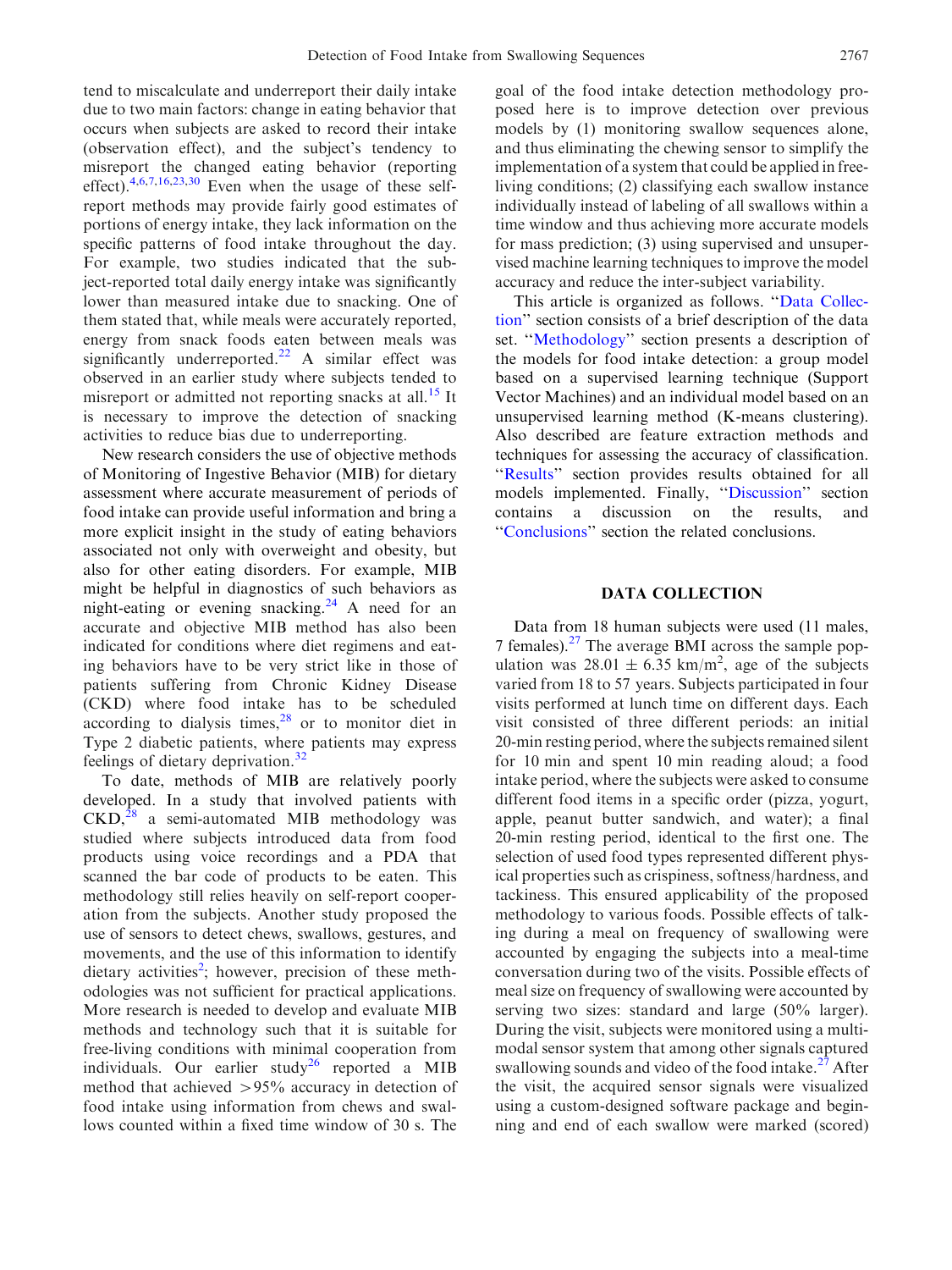<span id="page-2-0"></span>manually by a human rater. Reliability of the manual score was confirmed by an inter-rater agreement study.<sup>[27](#page-7-0)</sup> The collected sensor signals (including video recordings) and the resulting manual scores are being used as a gold standard for assessment of sensor design, development of automatic pattern recognition routines, and study of the relationship between swallowing/chewing and ingestive behavior. The wearable system being designed for use in free-living conditions will utilize a substantially reduced set of sensors. The swallowing scores were obtained on approximately 63 h of recorded visits, with a total of 4045 spontaneous swallows where no food was ingested, and 5811 food intake swallows. The swallowing scores represent the time sequence of swallowing events as they happen during the visit and serve as the primary data used by the food detection algorithms.

# **METHODOLOGY**

The proposed methodology is based on the time sequence of swallows as the main predictor of food intake. Figure 1 shows the distribution of swallowing events for two different subjects in a 180-s window extracted from a resting period (Fig. 1a) and a food intake period (Fig. 1b). Figure 1 illustrates two fundamental differences: (1) the frequency of spontaneous swallowing during resting is lower than the frequency of swallowing during food intake and, (2) the spontaneous swallows are significantly more periodic than solid food intake swallows in which a relatively long period of chewing is typically followed by two more closely spaced swallows. These observations suggest that the absolute time difference between neighboring swallows can be used as a predictor. Another important observation is the significant difference in swallowing frequency between subjects which has to be considered when monitoring ingestive behavior. This suggests the modeling in two different approaches: (1) build a group model based on a sample representative of a population to overcome inter-subject variability and, (2) build an individual model that incorporates individual traits exhibited by subjects. The former requires the construction of a model obtained from a training process and a supervised learning method. Since training of individual models is impractical for



FIGURE 1. Distribution of swallows over a 180-s window, extracted from the visits of two subjects, separated by two types: (a) spontaneous and, (b) food intake (pizza). It can be observed that the swallowing rate of food intake swallows is significantly higher than in resting periods and also, the occurrence of swallows is less periodic.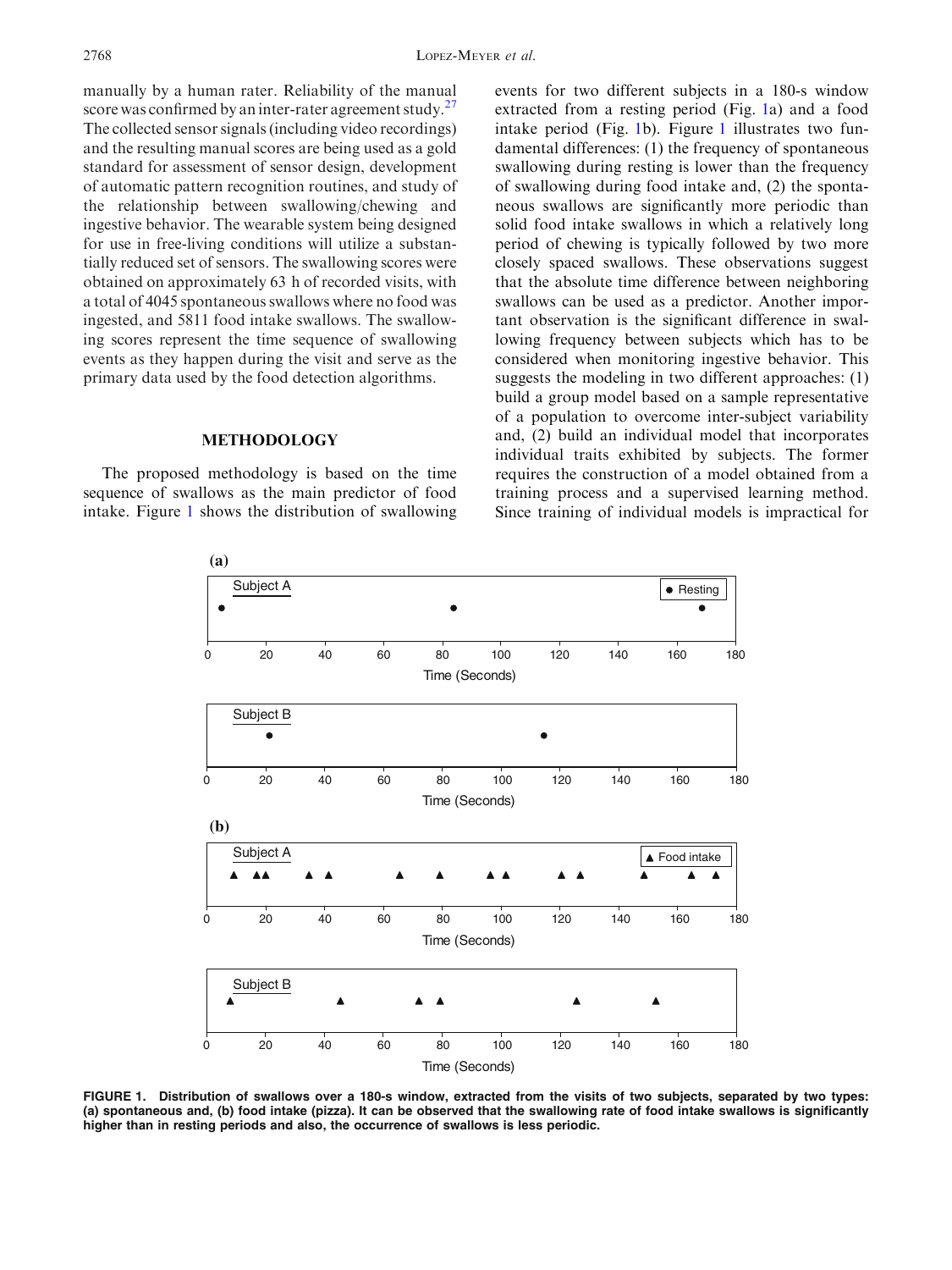<span id="page-3-0"></span>real world applications, the latter model suggests the implementation of an unsupervised learning method, where self-adapting individual models are created automatically.

## Feature Extraction

For each swallow located at time  $t_i$ , where  $i = 1$ , 2, ...,  $n$  is the total number of swallows in a subject's visit, the absolute difference in time is calculated for d neighboring swallows of  $t_i$  (d/2 previous and d/2 subsequent), resulting in a time feature vector  $\tau_i \in \mathbb{R}^d$ , defined as,

$$
\tau_i = (t_{i-d/2+1} - t_{i-d/2}, t_{i-d/2+2} - t_{i-d/2+1}, \dots, \nt_i - t_{i-1}, t_{i+1} - t_i, \dots, t_{i+d/2-1} - t_{i+d/2-2}, t_{i+d/2} \n-t_{i+d/2-1})
$$
\n(1)

Class labels for every  $t_i$  are defined as  $r_i = -1$  if  $t_i \in C_1$ , and  $r_i = +1$  if  $t_i \in C_2$ , where  $C_1$  represents the spontaneous swallow label, and  $C_2$  the food intake swallow label. Each visit is then represented as a set of time feature vectors  $T_i = \{(\tau_i, r_i) | \tau_i \in \Re^d, r_i \in$  $\{-1, 1\}_{i=1}^{n}$ , for the complete data set of  $j = 1, 2, ..., N$ visits. Since food intake swallows are more densely spaced than spontaneous swallows, scale equalization using a natural logarithm was applied to the time feature vector:  $log_e(\tau_i) \in \Re^d$ , and compared to the linear scale models. In this study, two different models for periods of food intake classification were developed. The first one is a supervised learning method implemented as a group model, and the second one is an unsupervised learning method implemented as an individual model. The same time feature vectors  $\tau_i \in \mathbb{R}^d$  were used for both methods. Dimensionality d of these vectors was changed as  $d = \{2, 4, ..., 10\}$  to observe the models behavior. The difference in utilization of these feature vectors for two methods was the labeling of features for selection of the training data set for the supervised model. Unsupervised models do not need labeled feature vectors since no training process is involved.

#### Evaluating Accuracy of Food Intake Detection

In order to evaluate the models implemented, the manual scores are used as the gold standard. The accuracy is then calculated as the ratio between the number of correctly classified swallows, and the total number of swallows, as expressed in,

$$
Acc = \frac{T_{+} + T_{-}}{T_{+} + F_{-} + T_{-} + F_{+}} \tag{2}
$$

where  $(T_{+})$  is the number of correctly classified food intake swallows, and  $(T_{-})$  is the number of correctly

classified spontaneous swallows;  $(F_{+})$  and  $(F_{-})$  are the number of incorrectly classified food intake and the number of spontaneous swallows, respectively. Also, specificity and sensitivity are computed $20$ :

Sensitivity = 
$$
\frac{T_+}{T_+ + F_-}
$$
, (3)

$$
Specificity = \frac{T_{-}}{T_{-} + F_{+}} \tag{4}
$$

## Group Model Based on Supervised Learning

The goal of a group model is to perform correct detection of food intake without being affected by the inter-subject variability. A group model is a population-based approach, wherein a significant sample of the population is used to define a representative model. This implies the use of supervised learning, where a model is built based on training data that consist of labeled examples defined by common descriptive features. The resulting model is then used to predict the labels of future data based on their known fea-tures.<sup>[1,8,12](#page-7-0)</sup> There are many supervised learning techniques that can be used for classification tasks, one of them being Support Vector Machines (SVMs), which has proved to have excellent performance in classification problems.<sup>17,25</sup> SVM relies on the processing of the data to represent patterns in a higher dimension, with an appropriate mapping function into a new space, to be solved by a linear function, which would be the same as a nonlinear function in the original space.<sup>[1,8](#page-7-0)</sup> Because of this particularity, SVM is capable of producing very complex decision functions. In order to implement a classifier using SVM technique, Lib-SVM software package is used.<sup>5</sup> This SVM classifier utilized Radial Basis Functions with Gaussian kernel  $e^{(-\gamma \cdot |U-V|^2)}$ . The near optimal values of parameters C (cost of misclassification) and  $\gamma$  (width of Gaussian kernel) were established using a grid search procedure varying C as  $C = e^x$  for  $x = \{0, ..., 5\}$  and  $\gamma$  as  $\gamma = e^y$ for  $y = \{-4, -3.8, ..., -3\}$ . Using this approach, the time needed to find near optimal parameter values is approximately equal to the one needed by more advanced methods (for example, using the area under the ROC curve) since there are only two parameters. $^{10}$  $^{10}$  $^{10}$ Furthermore, the grid search can be easily parallelized because values of C and  $\gamma$  are independent. Since in a practical application a non-detection of food intake (false negative) is as undesirable as a false detection of food intake (false positive), the analysis in the comparison of different classifiers was focused on average overall accuracy rather than the receiver operating characteristic curves. Hold-out cross-validation is used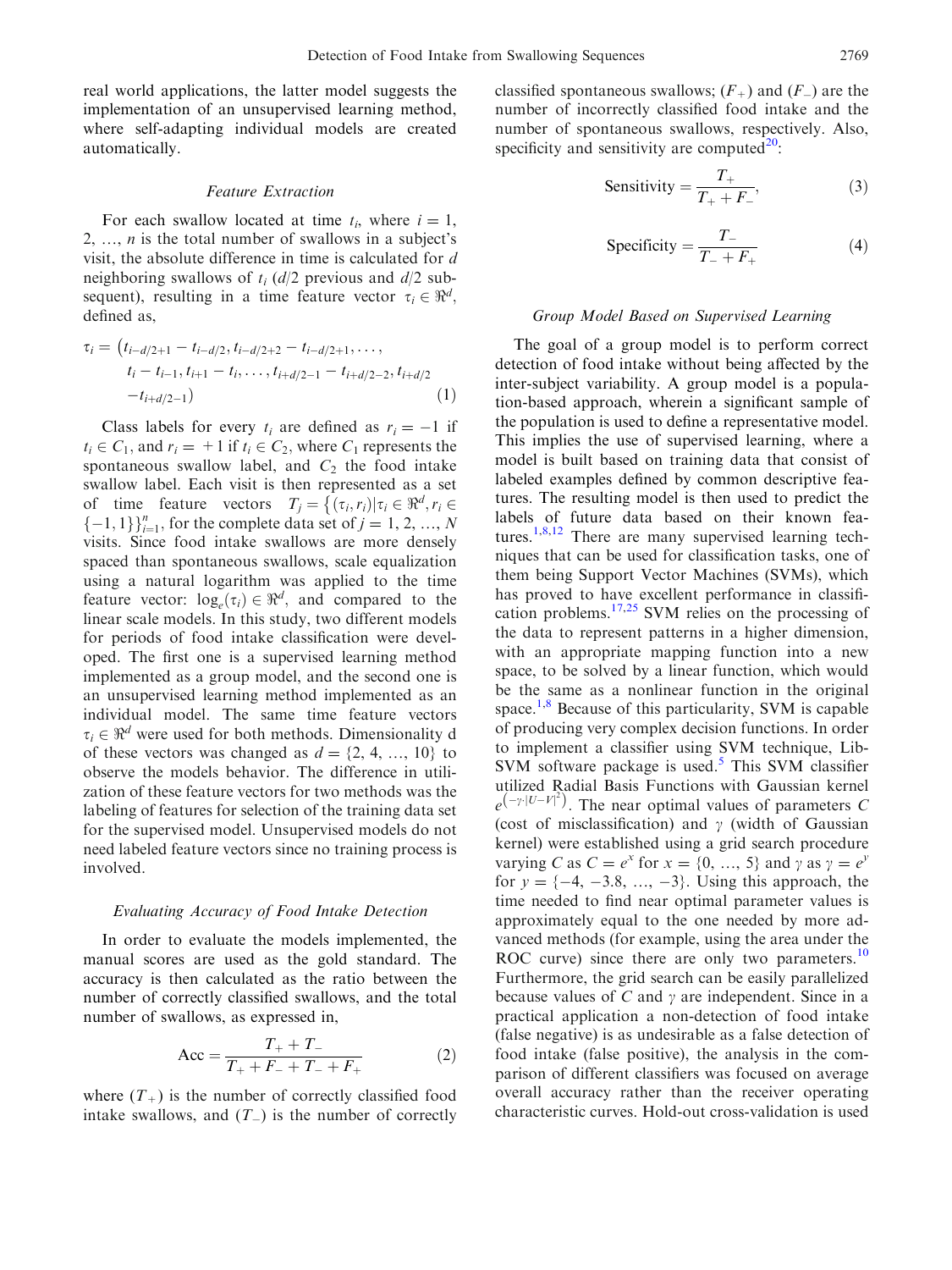<span id="page-4-0"></span>to train and validate the group model. From the 18 subjects, nine are selected randomly and used to train the group model; the remaining nine subjects are used as the validation data set. In order to reduce bias in results, ten randomized replicates are performed and the accuracy of the classifier is obtained as the average accuracy across the validation results.

#### Individual Model Based on Unsupervised Learning

Another way to overcome inter-subject variability is to build individual, subject-specific models. Since training of individual models is not feasible for practical applications, unsupervised, self-adapting tech-niques present a better alternative.<sup>[1,8,13](#page-7-0)</sup> K-means clustering is one of the most popular unsupervised learning methods for classification.<sup>[13](#page-7-0)</sup> This technique initially chooses  $k$  cluster centers randomly, and each of the data points is assigned to the closest cluster center. Cluster centers are then recomputed using the data associated to them. This process continues until a convergence criterion is met.<sup>[11](#page-7-0)</sup> Matlab<sup>®</sup> Statistical Toolbox (The MathWorks Inc.) is used to implement a classifier model based on the K-means algorithm. Utilized K-means algorithm from  $MATLAB^{\circledast}$  Statistical Toolbox performs a two-phase iterative algorithm to minimize the sum of point-to-centroid distances, summed over all  $k$  clusters. The first phase uses batch updates, wherein each iteration consists in reassigning points to their nearest cluster centroid, followed by recalculation of clusters centroid. The second phase uses online updates, where points are individually reassigned to reduce the sum of distances, and clusters centroid are recomputed after each reassignment. The problem of finding the global minimum of the sum of point-to-centroid distances can only be solved in general by an exhaustive selection of starting points; using several replicates with random starting points typically results in a solution that is a global minimum. Two clusters are defined by their centers, representing spontaneous swallows and food intake swallows. After the algorithm finds the corresponding cluster centers, the one with the lowest magnitude  $(\overline{k_a} < \overline{k_b} \text{ or } \overline{k_b} < \overline{k_a})$ is assigned to food intake since it has been observed in practice that the time feature vectors for food intake are closer to the origin in the vector space (Figs. 2a and 2b). Euclidian distance is used as the similarity measure, $\delta$  and each data point is associated to the closest cluster.

In order to evaluate the individual model, accuracy is defined as in Eq. [\(2](#page-3-0)), together with sensitivity [\(3](#page-3-0)) and specificity [\(4](#page-3-0)). Ten replicates are performed for each visit to reduce variability in results due to random initialization of the cluster centers, and the accuracy



FIGURE 2. A graphical representation of the methods implemented with a 2D time feature vector shows the differences of two different scales. The gray area represents the group model obtained from the training process. Data points from one experiment of the validation data set are displayed marked according to its corresponding type. Also the resulting two cluster centers of the individual model for that particular experiment: (a) using a linear scale of  $\tau_i$ , (b) using natural logarithm scale  $log_e(\tau_i)$ .

average is calculated. The accuracy of the individual model is then obtained as the average across all visits.

#### RESULTS

Time feature vectors  $\tau_i \in \mathbb{R}^d$  with different dimensionality values,  $d = \{2, 4, ..., 10\}$ , are used to train a group model using SVM and to obtain individual models using K-means. The group model was able to achieve an accuracy in swallow classification of 83.2% using 2D  $\tau_i$  (82.4% specificity and 82.7% sensitivity).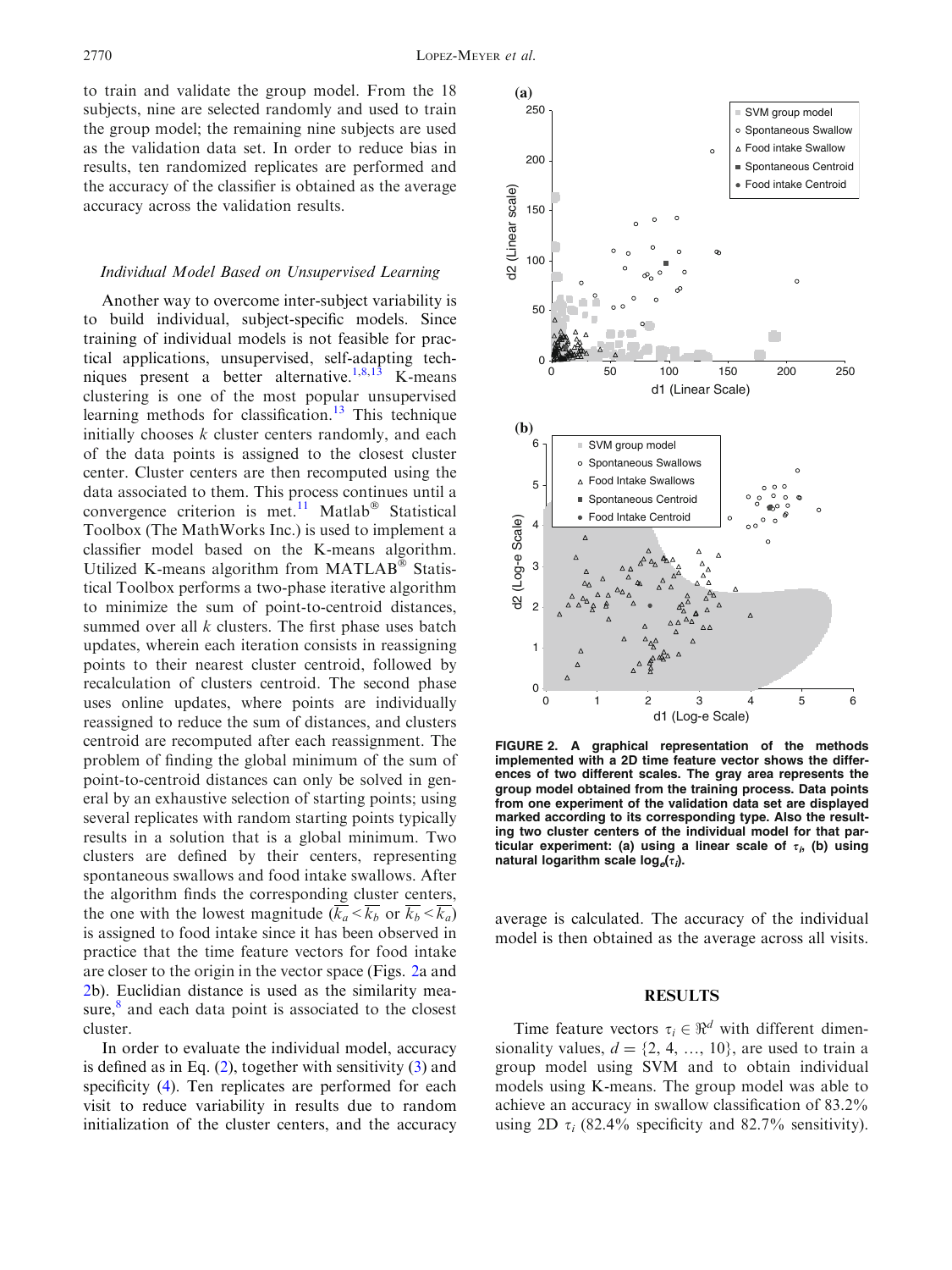<span id="page-5-0"></span>Dimension d Group model and the state of the Individual model Accuracy (%) Sensitivity (%) Specificity (%) Accuracy (%) Sensitivity (%) Specificity (%) 2 83.2 82.5 82.7 80.0 97.2 54.1 4 82.5 78.7 85.0 83.3 97.0 62.5 6 78.0 68.4 93.0 84.6 96.9 66.4 8 67.9 78.5 69.2 85.2 96.8 68.1

10 64.4 79.6 63.0 85.7 96.7 70.2

TABLE 1. Results obtained for the food intake models using  $\tau_i \in \mathbb{R}^d$  as features.

TABLE 2. Results obtained for the food intake models implemented using  $log_e(\tau_i) \in \Re^d$ .

|                | Group model  |                 |                 | Individual model |                 |                 |
|----------------|--------------|-----------------|-----------------|------------------|-----------------|-----------------|
| Dimension d    | Accuracy (%) | Sensitivity (%) | Specificity (%) | Accuracy (%)     | Sensitivity (%) | Specificity (%) |
| 2              | 83.5         | 85.2            | 84.5            | 89.6             | 86.4            | 93.5            |
| $\overline{4}$ | 88.7         | 86.8            | 92.9            | 92.5             | 89.6            | 96.0            |
| 6              | 86.9         | 85.1            | 90.7            | 93.4             | 91.2            | 96.2            |
| 8              | 90.0         | 88.3            | 93.5            | 93.8             | 92.1            | 96.0            |
| 10             | 89.4         | 89.6            | 90.5            | 93.9             | 92.4            | 95.7            |

TABLE 3. Sensitivity results obtained for each type of food with a 10D individual model with natural logarithm scale of  $\tau_i$ .

| Food type   | Pizza | Yoaurt | Apple | <b>Peanut Butter Sandwich</b> | Water |
|-------------|-------|--------|-------|-------------------------------|-------|
| Sensitivity | 78.2% | 96.3%  | 94.7% | 88.7%                         | 98.7% |

Increasing the dimension of the time feature vector resulted in a decrease of the model accuracy to 64.36% accuracy (sensitivity of 79.6% and specificity of 63.0%) for the 10D  $\tau_i$  (Table 1).

On the other hand, the individual models based on K-means had an accuracy increase from 80.0 to 85.7% as the dimensionality of  $\tau_i$  was increased from 2 to 10. No difference was observed on the sensitivity of the model across all dimensions of  $\tau_i$ . The specificity increased from 54.1 to 70.2% for 2- and 10D  $\tau_i$ respectively (Table 1).

The use of a natural logarithm scale on the time feature vector  $log_e(\tau_i) \in \Re^d$  resulted in a significant improvement on both group and individual models. For the group model, accuracy increased to 89.4% using a 10D  $\tau_i$ . Sensitivity also increased up to 89.6% and more significantly, specificity increased to 90.5% (Table 2). Similar improvement can be observed in individual models, where an accuracy of 93.9% was achieved with the 10D  $\tau_i$ . Sensitivity and specificity for the same model were 92.4 and 95.7%, respectively (Table 2).

Through the use of the model that resulted in the best accuracy, classification was observed for each food item in the meal period separately in terms of sensitivity. Results can be seen in Table 3, where the lowest sensitivity is observed for pizza with 78.2% of correct classification of swallows, and the highest was for water with 98.5% of correct classification.

## DISCUSSION

This study demonstrates that swallowing events can be used to detect periods of food intake. Previous reported methods achieved a classification accuracy of 95% for detection of periods of food intake using swallows and chews instances as predictors.<sup>[26](#page-7-0)</sup> The use of only swallows as predictors in methods proposed here eliminates the need for a chewing or any other additional sensors<sup>[2,26](#page-7-0)</sup> while achieving comparable accuracy of 94%, These models are based on perswallow classification as opposed to time epoch clas-sification<sup>[26](#page-7-0)</sup> which allow detection of short periods of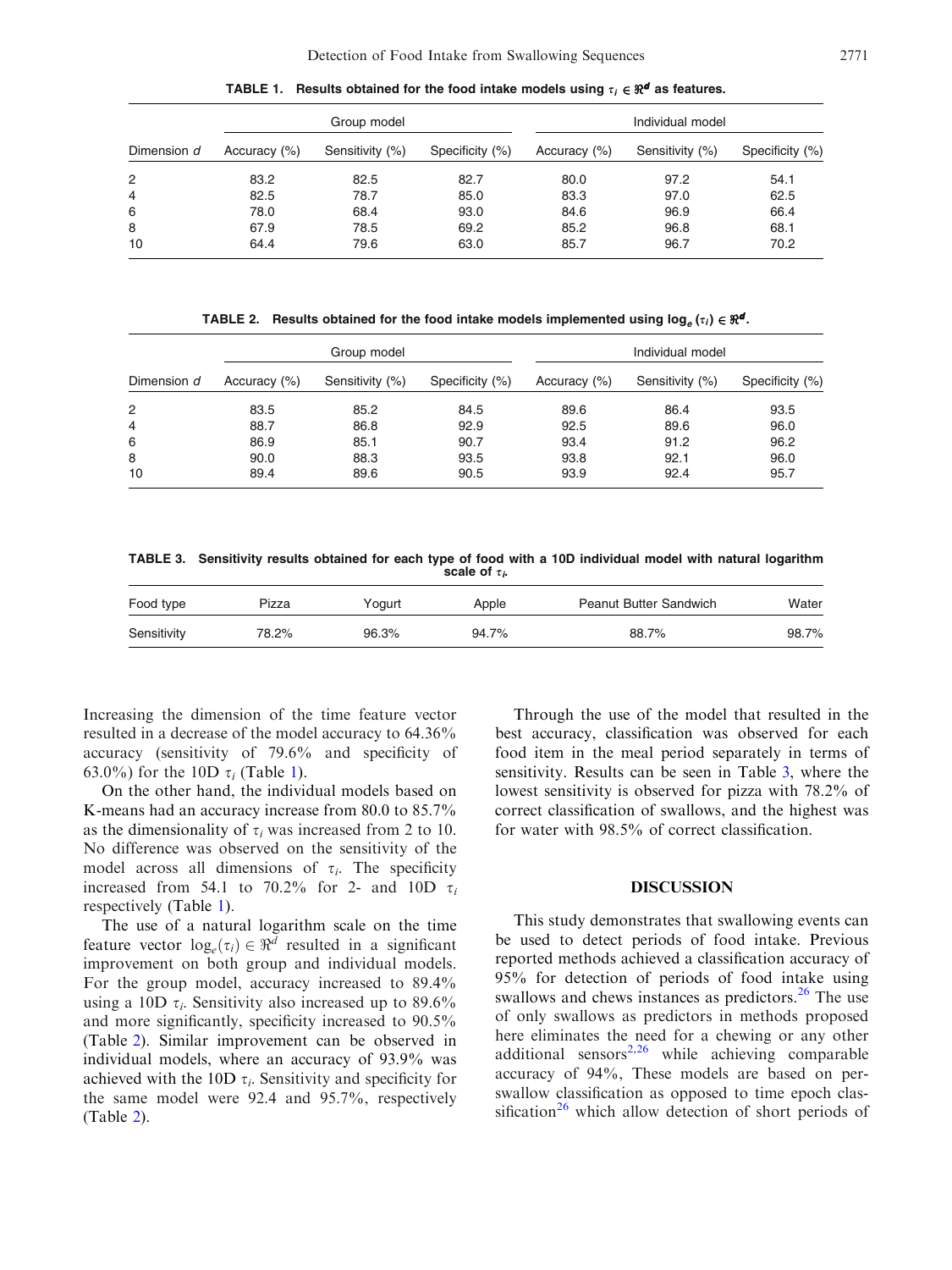<span id="page-6-0"></span>food intake associated with snacking that may last only for several swallows. Also, the proposed unsupervised MIB method is automatically self-adapting which eliminates the need for extensive training to create a group model or for a training meal in the case of an individual model. This MIB method would simplify the implementation of a less intrusive and compliant device.

Supervised and unsupervised learning methods were used to classify a swallow as a food intake or a resting swallow. A supervised learning method was used to build a group model. It has been observed that this model is particularly affected by the high inter-subject variability. Figure [2a](#page-4-0) shows a tendency of the group model to overfit the training data when linear scale is used. This effect could explain why increasing dimensionality of  $\tau_i$  results in a decrease of the performance of the model (Fig. 3a). The overfitted model is a direct



FIGURE 3. Average overall accuracy across the validation data set when two different time feature vectors scales are used, linear  $\tau_i$  and log<sub>e</sub>( $\tau_i$ ), and their dimensionality values are changed as  $d = \{2, 4, ..., 10\}$ . (a) Shows the results obtained from the group model implemented using SVM and (b) shows the results obtained from the individual model implemented using K-means.

consequence of high inter-subject variability. Figure [2b](#page-4-0) shows how the resulting group model overcomes this overfitting by using a natural logarithmic scale of  $\tau_i$ . Having a more suitable group model allows the use of higher dimensions of  $\tau_i$  that increase the accuracy of the model (Fig. 3a).

In the unsupervised learning method, clusters are defined based on the data associated to a particular visit, and self-adapt to variability in the data. Increasing the dimensionality of  $\tau_i$  for the individual model improves the accuracy in detecting swallows (Fig. 3b). However, low specificity obtained (Table [1\)](#page-5-0) suggests that this model is affected by intra-class variability of spontaneous swallows. This can be seen in Fig. [2](#page-4-0)a, where spontaneous swallows have a wider distribution compared to the food intake swallows. The use of natural logarithmic scale reduces the intraclass variability significantly and gives better tradeoff between specificity and sensitivity (Table [2](#page-5-0)), thus enabling more accurate prediction.

These results suggest that models implemented using an individual approach achieves a higher performance than those implemented with a group approach. Use of the unsupervised learning method provides a significant improvement from a practical point of view, since it eliminates the need for a training process, with the advantage of accounting for individual traits of each subject and having a more accurate classification model. A reason of a better performance of the unsupervised over the supervised learning method is most likely because the unsupervised model is developed for each subject and visit and therefore not impacted by inter-subject and inter-visit variability.

From the classification results of the individual model for each food item when analyzed separately, it is interesting to see that water has the highest accuracy and that pizza resulted in the lowest (78%) but still practically usable sensitivity. Yogurt, apple, and water had an accuracy  $>94\%$ . A possible explanation is that these three food items present a higher swallowing frequency due to the high content of liquids in them. These results suggest that the proposed methodology may be usable for a variety of foods with significantly different physical properties, although a further investigation involving a larger number of foods would be necessary.

# **CONCLUSIONS**

Two models to detect periods of food intake from swallowing sequences were implemented and compared. The use of swallowing sequences alone (with no additional information) significantly simplified the methodology to be implemented in a wearable device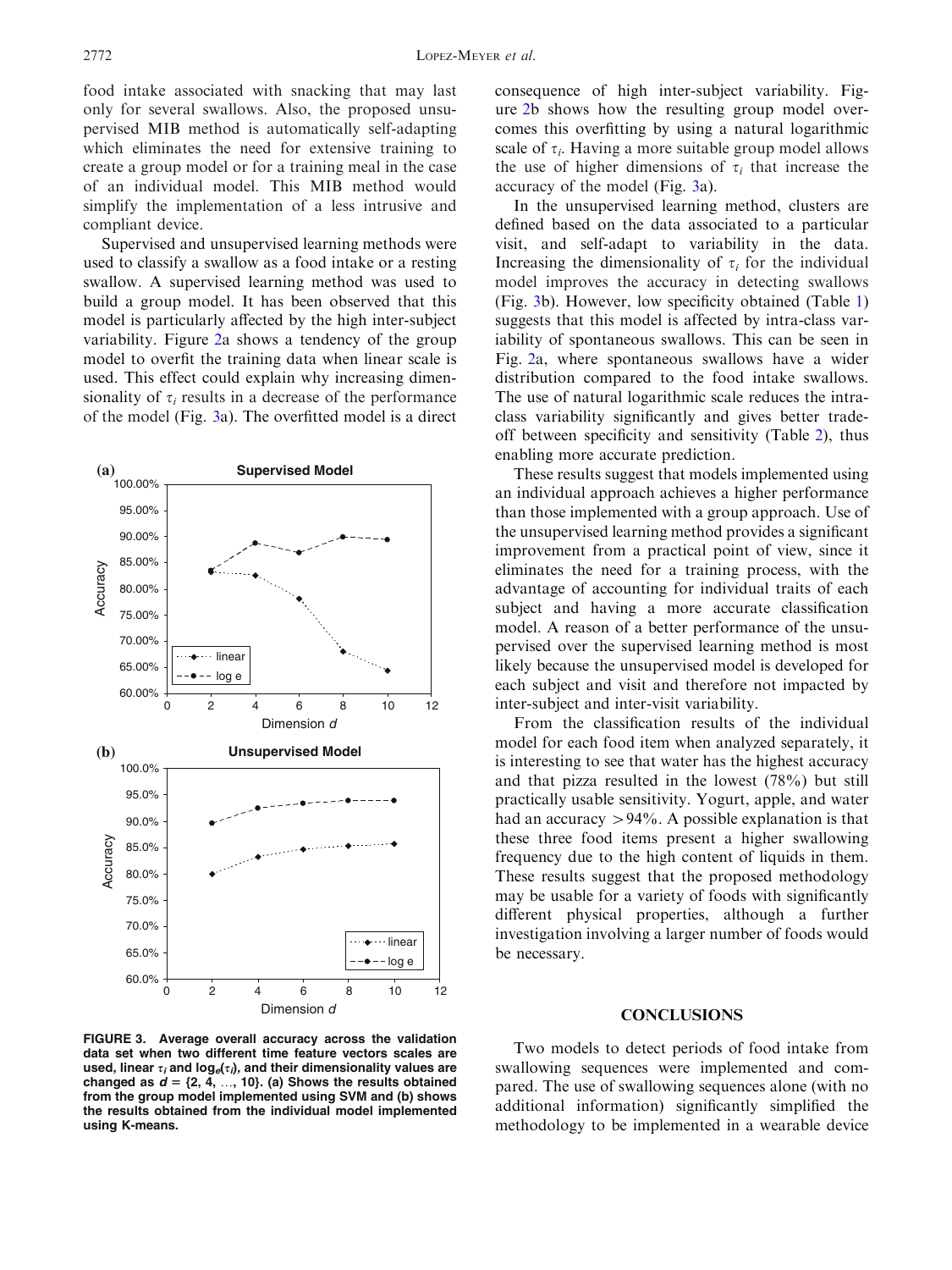<span id="page-7-0"></span>for use in free-living conditions. The group model, based on SVM implementation had an accuracy of 89.9% for detection of food intake. The individual model based on K-means clustering achieved an accuracy of 93.9%. Employing unsupervised learning to build an individual model for classification of swallows to identify periods of food intake has several significant practical improvements over the group model: it eliminates the need of a training process using labeled examples, it is not sensitive to inter-subject variability that is usually reflected in lower performance of group-based models, and it potentially enables the creation of a wearable device for MIB due to its simple implementation.

## ACKNOWLEDGMENT

We gratefully acknowledge support provided by NIH grant 5R21HL083052-02.

## **REFERENCES**

- <sup>1</sup>Alpaydin, E. Introduction to Machine Learning. Cambridge: MIT Press, 2004.
- <sup>2</sup>Amft, O., and G. Tröster. Recognition of dietary activity events using on-body sensors. Artif. Intell. Med. 42(2):121– 136, 2008.
- <sup>3</sup>Caballero, B. The global epidemic of obesity: an overview. Epidemiol. Rev. 29(1):1–5, 2007. <sup>4</sup>
- Champagne, C. M., G. Bray, A. Kurtz, J. B. R. Monteiro, E. Tucker, J. Volaufova, and J. P. Delany. Energy intake and energy expenditure, a controlled study comparing dietitians and non-dietitians. J. Am. Diet. Assoc. 102(10): 1428–1432, 2002.
- 5 Chang, C. C., and C. J. Lin. LIBSVM: A Library for Support Vector Machines, 2001. [http://www.csie.ntu.edu.](http://www.csie.ntu.edu.tw/cjlin/libsvm) tw/cilin/libsvm.
- <sup>6</sup>Day, N. E., N. McKeown, M. Y. Wong, A. Welch, and S. Bingham. Epidemiological assessment of diet: a comparison of a 7-day diary with a food frequency questionnaire using urinary markers of nitrogen, potassium and sodium. *Int. J. Epidemiol.* 30(2):309-317, 2001.
- $<sup>7</sup>$ De Castro, J. M. Methodology, correlational analysis, and</sup> interpretation of diet diary records of food and fluid intake of free-living humans. Appetite 23(2):179-192, 1994.
- Duda, R. O., P. E. Hart, and D. G. Stork. Pattern Classification. New York: Wiley, 2001.
- 9 Flegal, K. M., M. D. Carroll, R. J. Kuczmarski, and C. L. Johnson. Overweight and obesity in the United States: prevalence and trends, 1960–1994. Int. J. Obes. 22(1):39–
- 47, 1998.<br> $10$ Hsu, C. W., C. C. Chang, and C. J. Lin. A Practical Guide to Support Vector Classification, 2004. [http://www.csie.](http://www.csie.ntu.edu.tw/~cjlin)
- [ntu.edu.tw/](http://www.csie.ntu.edu.tw/~cjlin)~cjlin.<br><sup>11</sup>Jam, A. K., M. N. Murty, and P. J. Flynn. Data clustering: a review. ACM Comput. Surv. 31(3):264–323, 1999.
- <sup>12</sup>Kotsiantis, S. B. Supervised machine learning: a review of classification techniques. *Informatica* 31:249–268, 2007.
- $13$ Kotsiantis, S. B., and P. E. Pintelas. Recent advances in clustering: a brief survey. WSEAS Trans. Inform. Sci. Appl.
- 1:73–81, 2004. 14Livingstone, M. B., and A. E. Black. Markers of the validity of reported energy intake. J. Nutr. 133(3):895S– 920S, 2003. 15Livingstone, M. B., A. M. Prentice, J. J. Strain, W. E.
- Coward, A. E. Black, M. E. Barker, P. G. McKenna, and R. G. Whitehead. Accuracy of weighed dietary records in studies of diet and health. *Br. Med. J.* 300(6726):708-712, 1990.
- <sup>16</sup>Mertz, W., J. C. Tsui, J. T. Judd, S. Reiser, J. Hallfrisch, E. R. Morris, P. D. Steele, and E. Lashley. What are people really eating? The relation between energy intake derived from estimated diet records and intake determined to
- maintain body weight. Am. Soc. Nutr. 54:291–295, 1991.  $17$ Meyer, D., F. Leisch, and K. Hornik. The support vector machine under test. Neurocomputing 55(1–2):169–186,
- 2003.<br><sup>18</sup>Ogden, C. L., M. D. Carroll, L. R. Curtin, M. A. McDowell, C. J. Tabak, and K. M. Flegal. Prevalence of overweight and obesity in the United States, 1999–2004.
- J. Am. Med. Assoc. 295(13):1549-1555, 2006.<br><sup>19</sup>Olshansky, S. J., D. J. Passaro, R. C. Hershow, J. Layden, B. A. Carnes, J. Brody, L. Hayflick, R. N. Butler, D. B. Allison, and D. S. Ludwig. A potential decline in life expectancy in the United States in the 21st century.
- N. Engl. J. Med. 352(11):1138–1145, 2005.<br><sup>20</sup>Olson, D. L. Advanced Data Mining Techniques. New
- York: Springer Verlag, 2008.<br><sup>21</sup>Pi-Sunyer, F. X., D. M. Becker, and C. Bouchard. Clinical guidelines on the identification, evaluation, treatment of
- overweight, obesity in adults. *Obes. Res.* 6:51S–209S, 1998.<br><sup>22</sup>Poppitt, S. D., D. Swann, A. E. Black, and A. M. Prentice. Assessment of selective under-reporting of food intake by both obese and non-obese women in a metabolic facility.
- *Int. J. Obes. Relat. Metab. Disord.* 22(4):303–311, 1998.<br><sup>23</sup>Prentice, A. M., A. E. Black, P. R. Murgatroyd, G. R. Goldberg, and W. A. Coward. Metabolism or appetite: questions of energy balance with particular reference to
- obesity. *J. Hum. Nutr. Diet.* 2(2):95–104, 1989. <sup>24</sup>Rand, C. S. W., A. M. C. Macgregor, and A. J. Stunkard. The night eating syndrome in the general population and among postoperative obesity surgery patients. Int. J. Eat.
- Disord. 22(1):65–69, 1997.<br><sup>25</sup>Rodionov, A., and A. L'vov. Comparison of linear, nonlinear and feature selection methods for EEG signal classification. In: APEDE Int. Conf., 2004, pp. 436-439.
- sification. In: APEDE Int. Conf., 2004, pp. 436–439.<br><sup>26</sup>Sazonov, E. S., S. A. Schuckers, P. Lopez-Meyer, O. Makeyev, E. L. Melanson, M. R. Neuman, and J. O. Hill. Toward objective monitoring of ingestive behavior in free-living population. Obes. Res., 2009. doi:[10.1038/](http://dx.doi.org/10.1038/oby.2009.153)
- [oby.2009.153](http://dx.doi.org/10.1038/oby.2009.153). 27Sazonov, E. S., S. A. Schuckers, P. Lopez-Meyer, O. Makeyev, N. Sazonova, E. L. Melanson, and M. R. Neuman. Non-invasive monitoring of chewing and swallowing for objective quantification of ingestive behavior. Physiol. Meas. 29(5):525–541, 2008.<br><sup>28</sup>Siek, K. A., K. H. Connelly, Y. Rogers, P. Rohwer,
- D. Lambert, and J. L. Welch. When Do We Eat? An evaluation of food items input into an electronic food monitoring application. In: Proc. Int. Conf. Pervasive Comp. Tech. Healthc, IEEE CS Press, 2006, pp. 1–10.